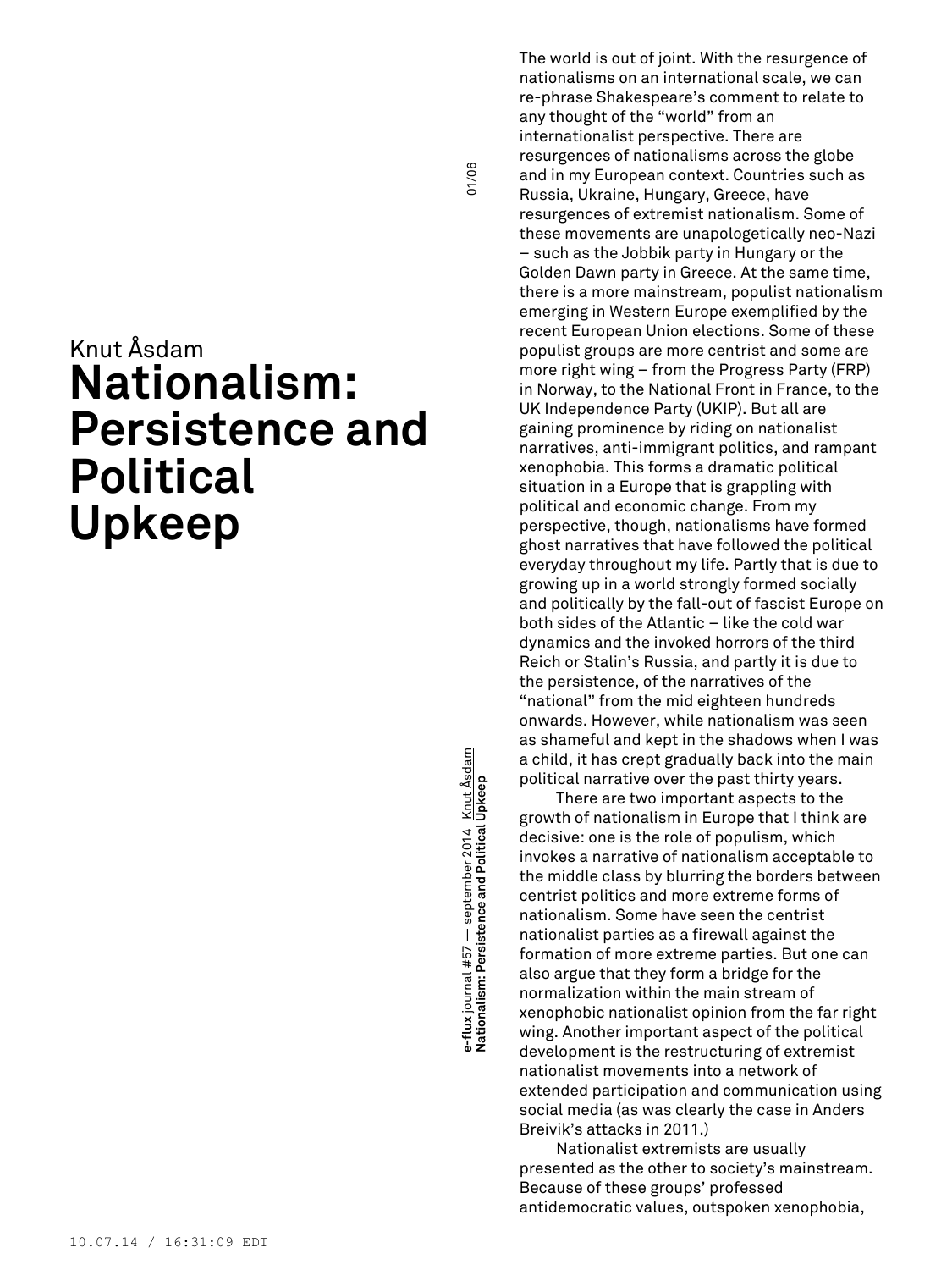

Christian Krohg, *17 mai, 1893*, 1893.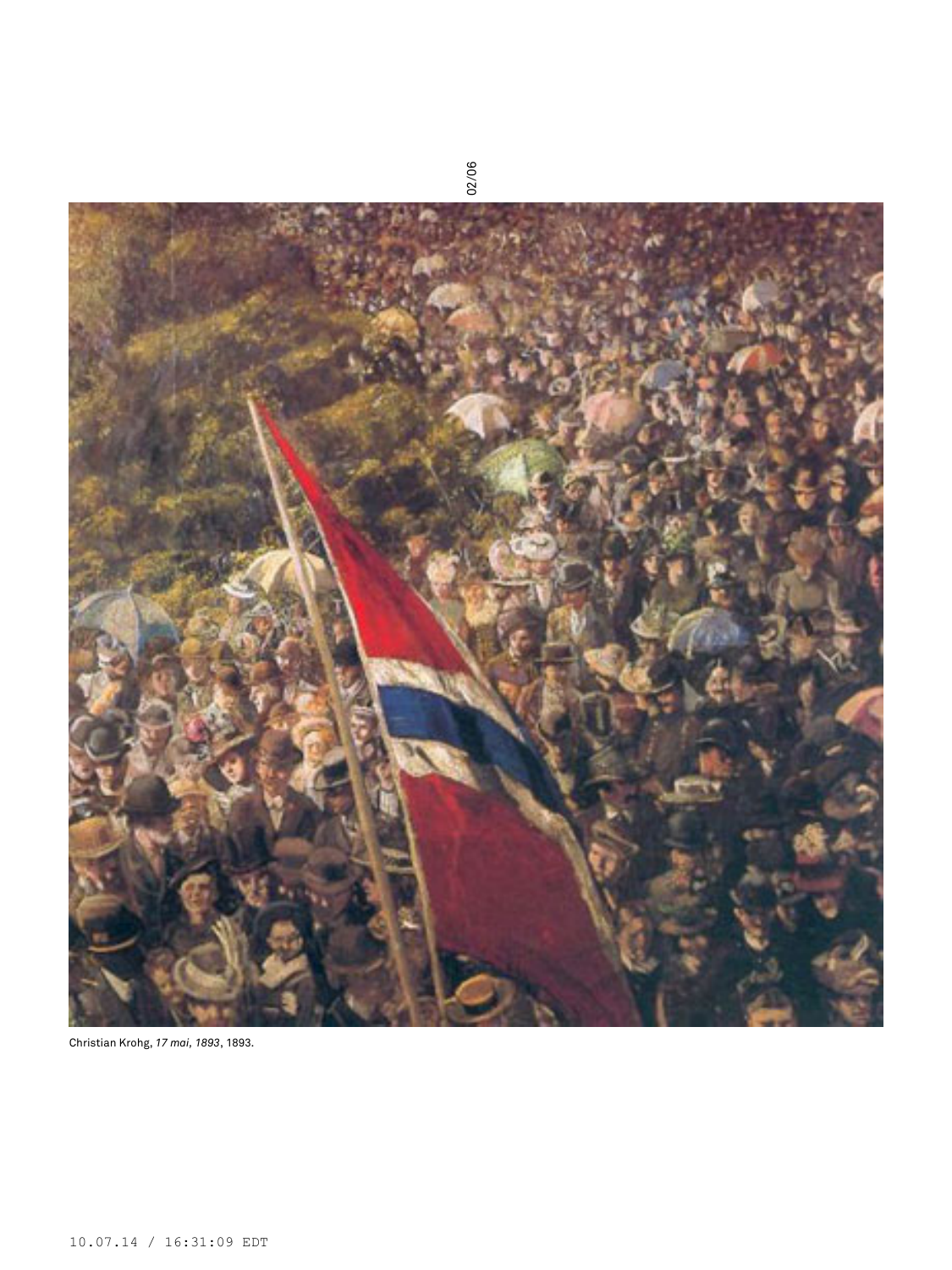racism, and use of violence, they are seen by the mainstream population and the press as having an ideology that is incompatible with society at large. However, the ideology of these extremist groups shares certain traits with the more mainstream "soft" nationalism. This populist brand of nationalism circulates within the *democratic* political field. For right-wing extremists, the national narrative gives the political field its meaning; the nation-state is the anchor of their culture, which is seen as ancient and rooted in the land. Similarly, for populist nationalists, the national narrative gives the *democratic* political field its meaning and purpose, and provides a historical anchor for mainstream national culture. In Norway, for example, there is a widespread belief in an "innocent," soft nationalism that celebrates the "good" aspects of Norwegian society. This "innocent" nationalism is directly connected to a narrative of the Norwegian nation – which is of course a political narrative. In both the extremist and populist nationalisms, the national narrative is seen as the central productive logic of society. These forms of nationalisms have structural and ideological differences (totalitarian vs. democratic), but both forms give the nation a primary political and ethical status in relation to the state. At the same time, both ignore the obvious historical fact that the idea of the nation-state is political and not the source of culture in and of itself. I will come back to this.

Viewed historically, the claim of cultural origin to a national identity seems irrational since national identity is seen as being rooted trans-historically, beyond many configurations and political ownerships of the regions at stake. It is incredible to witness the historical coup of the nationalist narratives that became dominant in Europe in the mid-1800s. But this is exactly the point: the emotional, foggy idea of a cultural meaning or origin, which itself only exists within that narrative and only temporarily within social history, enables the nationalists to use an emotional power in their political performance that is unsettling because it is unclear. With nationalists, you are presented with an authority without clear borders or a clear foundation in the material social world. If you look at Europe, an "oldish political continent," most nation-states are actually young – less than 200 years old. And what preceded them looks like a disintegrating fabric of states, political regions, city-states, and empires, all of them claiming some authority outside of themselves: through royal lineage (often fabricated) or historical fantasies. But all of the political narratives and claims were also marked by realpolitik and real effects upon their populations in the form of political and religious decisions, wars, and famines. So, as much as the

**e-Iux** Journal #37 — september 2014 — Millt Asadam 03/06 **National Political Upkeep** 03/06 03/06 and **Political Upkeep** e-flux journal #57 — september 2014 <u>Knut Åsdam</u><br>Nationalism: Persistence and Political Upkeep **e-flux** journal #57 — september 2014 Knut Åsdam

03/06

national narratives were based on silly myth, the histories derived from these claims of authority grow into a stark reality. Such realities developed forms of culture and exchange, as folk culture and changes in language incorporated and changed from the experiences that people lived through. These experiences were of course influenced by political decisions and definitions. The nation-state only promotes culture that it sees as relevant to its self-representation, it is not the source of the culture itself, even though it will influence it. What is apparent for anyone who looks at history is that the old cultures of Europe are not bound to the idea of the nation-state and also not based on a singular people in any one single parcel of land. Rather, the history of European cultures is a history of movements of people, goods, genes, and cultures. The borders, names, and configuration of states at play continue to change and change again every century. The cross-fertilization or conflicts from migratory reality is nothing new. This is of course what has created the food, music, habits, and many of the political changes of our collective history. The same also happened here in Scandinavia.

For example, my father grew up in the medieval Norwegian town of Trondheim in the 1940s and '50s. He was a bit of a street kid who spoke in slang made up mostly from words used by Eastern European Jewish people. He wasn't aware of that at the time and there weren't many Jewish people in Trondheim then, but the terms would have come to him through the cultural migrations of pre-World War II Europe. Likewise, his family was regarded as typically Norwegian, but if you looked under the surface, you would find French Huguenot and Sami in the mix. Being a coastal seafaring country, exchange has been at the basis of Norwegian existence as a region and in its various political arrangements. So why then is the idea of the national so strong in Norway and in other places in Europe, if it is only one narrative among others in our many histories? What is it with nationalism that makes it so persistent even today?

Is there something behind contemporary European nationalism other than the slow aftereffects of nineteenth-century nationalist movements that emerged in part as reactions to older empires or feudal states? Part of it is due to the ricochet effect of our own colonialisms. Let us not forget that European countries also colonized each other. The effects are still clear in cases like Northern Ireland, Norway, or the Baltic states. Northern Ireland exists as the result of English colonialism, Norway just made it out of 500 years of Danish and Swedish rule 100 years ago, and the Baltic states have been colonized by Sweden, Finland, and Russia. All of these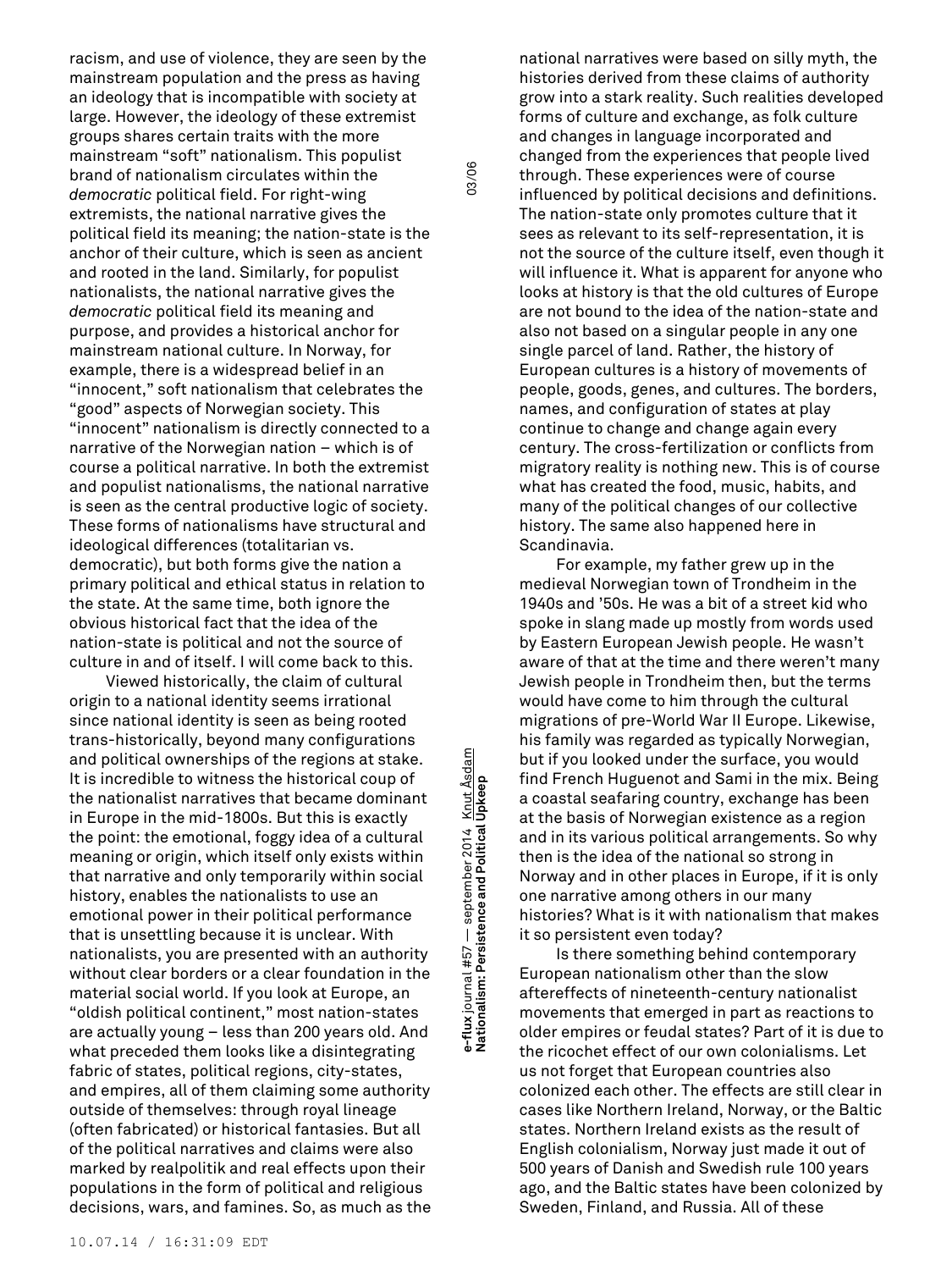countries are next door to each other. Given these situations, nationalism was in many European countries, like in other parts of the world, seen as synonymous with liberation from a colonial oppressor. It gave a rationale to political liberation, which could have had a different form, but in this case was the constructed myth of a unified national identity. This placed nationalism in a privileged position in the emerging states. Subsequently, the narrative of nationalism, rather than the material reality of the actual national political state, was seen as essential to the upkeep of political authority and power. This was a time when nationalism was indeed populist to an even larger extent than today, and engaged majorities in several countries.

04/06

Europe has been through many political restructurings since the 1800s, including two world wars, a cold war, and the creation of a pan-European political entity, which is today the EU. The political landscape in which nationalist groups operate today is very different than fifty or 100 years ago. If we look at the current situation, how can we understand the new structures and functions of the nationalisms and fascist groups that have emerged? There is an interesting relation between the ultranationalism we see today and the international nationalist blogs and networks – through which are shared anything from how to make and buy weapons, to transferable ideological texts, and instructions on how to organize. It is a paradox only in a sad theoretical manner that ultranationalists are in fact working from transnational networks.

This is one of the things we learned from Anders Breivik's terrorist attacks in Oslo and Utøya in Norway in 2011. He was a loner in everyday society, but extremely well connected via the internet to right wing virtual communities, and also planned his attacks by buying parts necessary to make his weapons more lethal online: one part from Poland, another part from the US, and so on. Like other nationalists today, he used an international scene, albeit a partly virtual one, in order to hit national goals. This again was intended as an international participation. His focus was an attack against the Norwegian multicultural social democracy, but his manifesto was intended as an international contribution – addressed to people with similar concerns with regard to their local environments. At the time before the attacks, the personal isolation and virtual community had made him invisible to Norwegian media.

Just a couple of months before his attacks, I listened to a new radio documentary that claimed that the right wing in Norway had shrunk down to a handful of people whose identities

everyone knew. While the virtual connectivity of Islamist radical groups had been widely observed and discussed, society as a whole hadn't understood that the far right had also gone through a similar restructuring. Even though several researchers attempted to sound the alarm about a structural change in the Norwegian right wing, the media, the politicians, and the police relied on an outdated method for identifying fascist groups based on how they operated in previous decades. They totally missed their target. It was no longer sufficient to look for people who were in fact hanging out together, working as a group in physical space and making the occasional local action or demonstration. Fringe groups, like many other parts of society, had turned to remote political participation, where essential information and goods are shared by server, not by hand.



Knut Åsdam, *Untitled: Archive (Migration),* 2010-. 3500 A4 color photocopies and print outs from computer files; Installation size variable.

The right wing is also far more professional than before, not only in their organization but also in how they work and communicate to the popular opinion. They have attained better political skills and strategies aimed at not alienating possible sympathizers. As one Norwegian researcher put it: "There are less drugs and there is more structure." Being more professional, they also seem more ambitious for real political power. The right-wing discussions are also increasingly crossing class barriers. While previously, right-wing groups were often linked to some rural working class environments, and were actively recruiting local youth that were struggling socially. The more efficient communication through the internet and more streamlined messages make right wing groups involve and communicate with people across different class layers. Already blinded by presumptions that a terrorist attack would come from Islamist radicals, those searching for the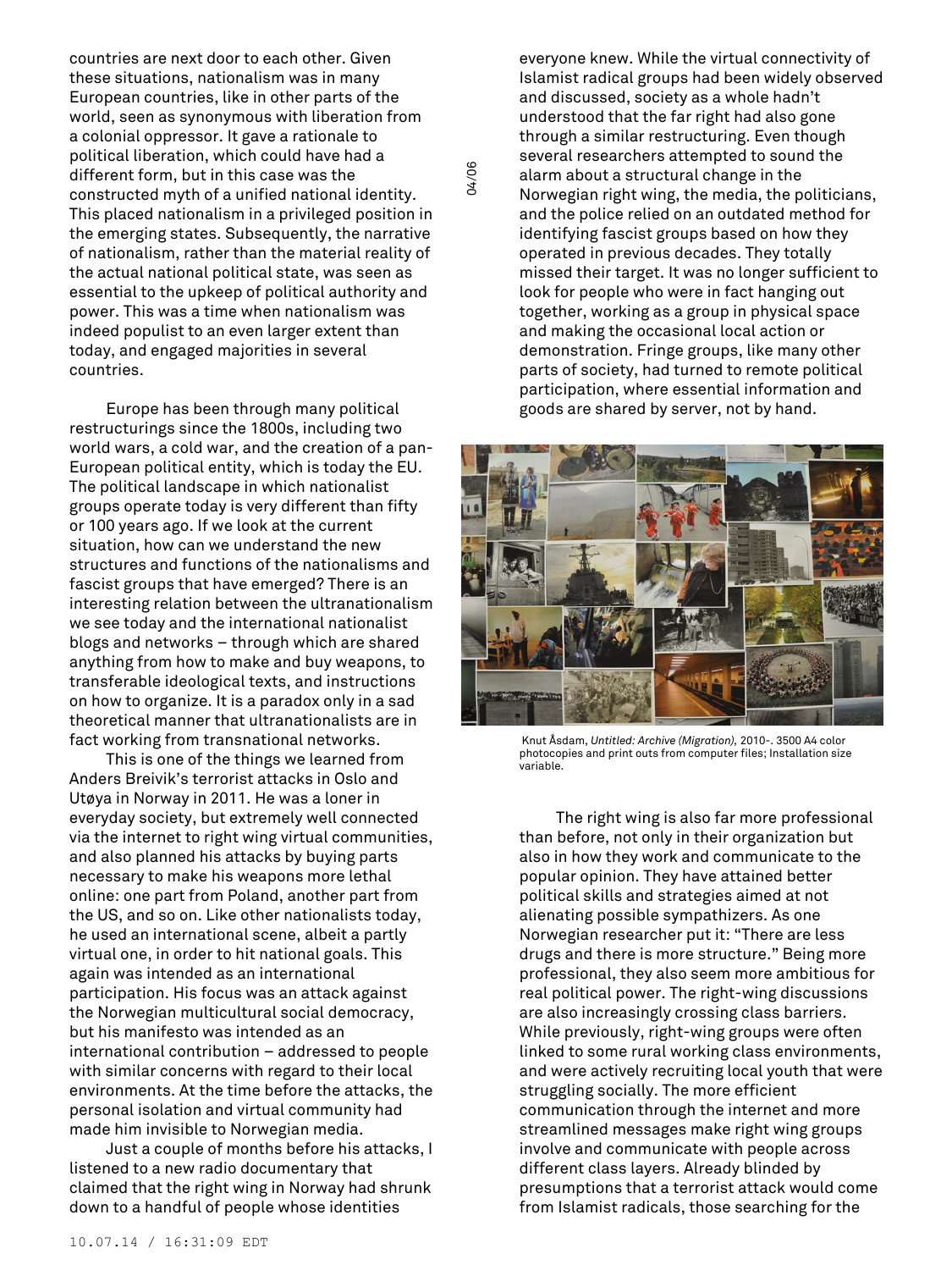Norwegian right wing were not able to see past their own expectations. The media was able to talk about new Russian extreme fascist groups running tattoo parlors in Oslo simply because they were so easily spotted. But the same journalists, commentators, and researchers weren't able to see the homebred son of a career diplomat from the rich west side of town who posted images of himself on a website that translates to something like "mrhandsome.no,"[1] but who was also buying up huge quantities of fertilizer and who had in fact developed a substantial right-wing web presence.

Today, in mainstream discussions in Norway, the focus continues to be on issues of integration and immigration, not on new fascist and nationalist movements unless it happens abroad. It is clearly easier to talk about a problem *out there* – like the seemingly more traditional fascists in Ukraine or Russia – than to see how fascism functions on your own turf. The radicalization of Islamist youth is a problem, but equally dangerous are the new forms of rightwing extremism. The daily focus on immigration in the news as a political narrative of crisis, and as something that is new, also contributes to building social anxiety around the idea of the nation when the nation is seen as a signifier of what has been – something that evokes safety and history.

How is it that nationalism commands so much attention in the discussions we have, and has become such a growing force in EU politics, even with moderates? The narratives of nationalism show clearly that culture is as much a contested field as anything else since nationalism attempts to claim culture for itself – a claim that is usually met with a counterclaim by non-nationalists. Typically, these claims center on music, literature, flags, buildings, and even landscapes. The argument goes that nationalism is the identification with a culture, and what distinguishes that culture from others. It allows a kinship with cultures that are close to one's own. It has a local emphasis. However, Europe is full of conflations of old cultures and nationalisms that don't leave behind a coherent narrative – either politically or in terms of peoples' culture. Again, the moment you look closely at nationalist narratives, they collapse, and this vulnerability must be suppressed in order to sustain a narrative that imagines the nation as a sort of cultural truth. But we miss the point if we focus on this as only a lie and construct, because the rise of nationalism is symptomatic of a vacuum in people's political worlds.

The problem in Europe at the moment is twofold. First: There are no alternative narratives

**e-Iux** Journal #37 — september 2014 — <u>Kilut Asgam</u><br>Nationalism: Persistence and Political Upkeep e-flux journal #57 — september 2014 <u>Knut Åsdam</u><br>Nationalism: Persistence and Political Upkeep **e-flux** journal #57 — september 2014 Knut Åsdam

05/06

that appear on the popular front. The growth of the populist and nationalist right fills a narrative vacuum previously occupied by ideological and class-based narratives: people no longer seek refuge in narratives of capitalism or communism, and the sense of solidarity through unions and socialism, previous societal and transnational anchors, has eroded across Europe. There is also less difference between the political parties that have a reasonable chance of gaining political power. This increases the sense of a lack of alternative political narratives as people face larger economic or political superstructures like global free trade or the EU – which feel out of political reach. And this is why, secondly, people feel alienated by the ambiguity and opaqueness of the EU as a political superstructure that strongly affects people's everyday struggles, but fails to offer people a sense of influence in decision-making processes.

Even though I am positive about the potential of the EU as a long-term project for the political development of Europe, it has serious structural problems that make it a distant bureaucratic political voice to many people. It feels unreachable, unapproachable. Power sits too far from home and seen from an individual country, the EU appears to have a democratic deficit. Furthermore, there are still huge social and economic discrepancies between different member states, leading those with less to feed their working youth into wealthy states. It also leads the states that have more to cling to what they have. Given the above and the fact that there are twenty-six million unemployed in the EU today, it is unfortunately easy for the right wing to assemble protest narratives using bizarre and unfounded nationalist myths. One can only hope that perhaps in future generations we will see people disenchanted with the narratives of nations and nationalism, seeing them as the empty shells they are. But this raises another question: Where are new alternative narratives going to come from? With what new content are we going to fill the vacuous shells we are left with?

**×**